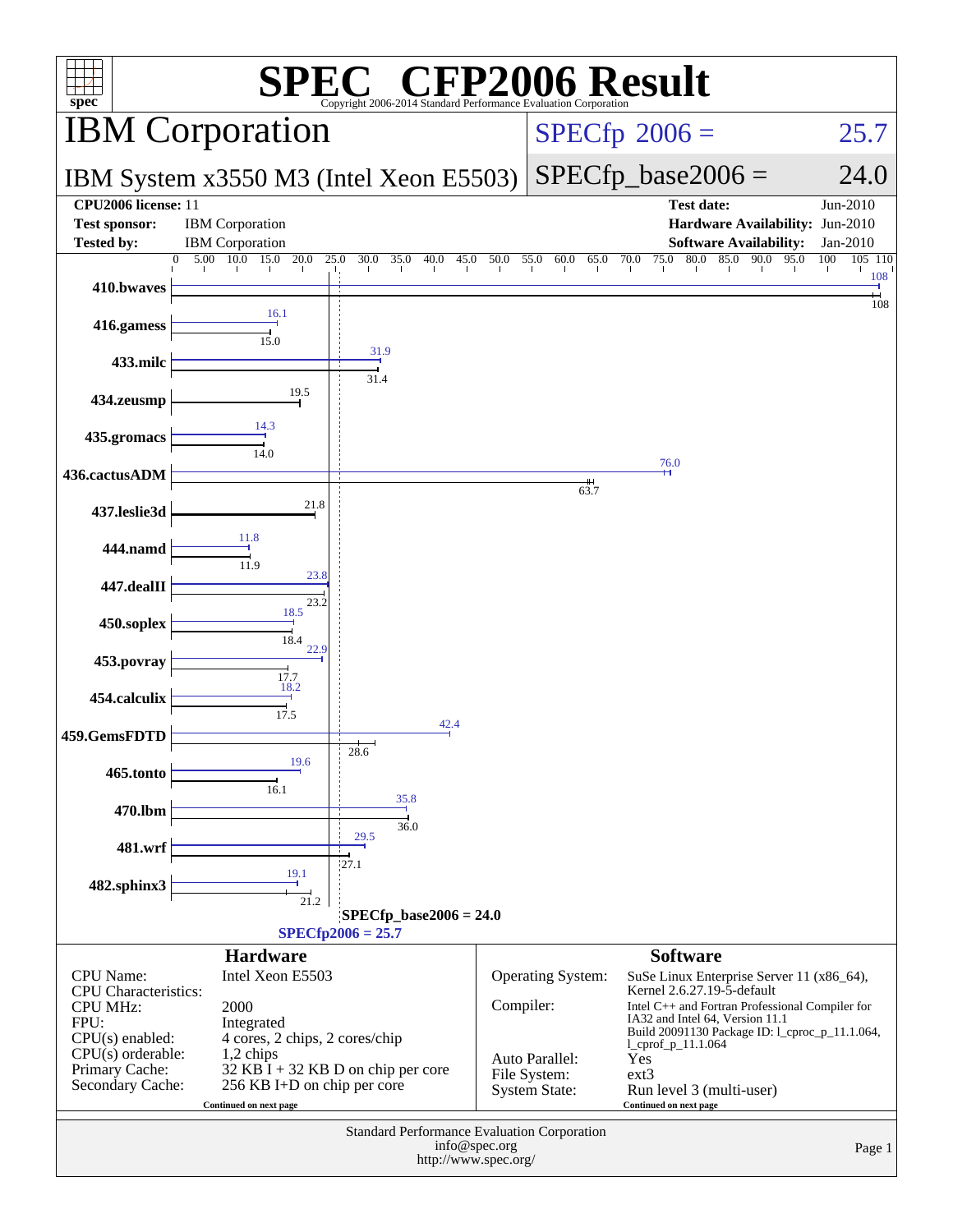

IBM Corporation

#### $SPECfp2006 = 25.7$  $SPECfp2006 = 25.7$

IBM System x3550 M3 (Intel Xeon E5503)

 $SPECfp\_base2006 = 24.0$ 

#### **[CPU2006 license:](http://www.spec.org/auto/cpu2006/Docs/result-fields.html#CPU2006license)** 11 **[Test date:](http://www.spec.org/auto/cpu2006/Docs/result-fields.html#Testdate)** Jun-2010 **[Test sponsor:](http://www.spec.org/auto/cpu2006/Docs/result-fields.html#Testsponsor)** IBM Corporation **[Hardware Availability:](http://www.spec.org/auto/cpu2006/Docs/result-fields.html#HardwareAvailability)** Jun-2010 **[Tested by:](http://www.spec.org/auto/cpu2006/Docs/result-fields.html#Testedby)** IBM Corporation **[Software Availability:](http://www.spec.org/auto/cpu2006/Docs/result-fields.html#SoftwareAvailability)** Jan-2010 [L3 Cache:](http://www.spec.org/auto/cpu2006/Docs/result-fields.html#L3Cache) 4 MB I+D on chip per chip [Other Cache:](http://www.spec.org/auto/cpu2006/Docs/result-fields.html#OtherCache) [Memory:](http://www.spec.org/auto/cpu2006/Docs/result-fields.html#Memory) 48 GB (12 x 4 GB PC3-10600R CL9, 2 Rank) [Disk Subsystem:](http://www.spec.org/auto/cpu2006/Docs/result-fields.html#DiskSubsystem) 1 x 73 GB SAS, 15000 RPM [Other Hardware:](http://www.spec.org/auto/cpu2006/Docs/result-fields.html#OtherHardware) None [Base Pointers:](http://www.spec.org/auto/cpu2006/Docs/result-fields.html#BasePointers) 64-bit<br>Peak Pointers: 32/64-bit [Peak Pointers:](http://www.spec.org/auto/cpu2006/Docs/result-fields.html#PeakPointers) [Other Software:](http://www.spec.org/auto/cpu2006/Docs/result-fields.html#OtherSoftware) None

| <b>Results Table</b>                                                                                     |                |              |                |       |                |       |                |              |                |              |                |              |
|----------------------------------------------------------------------------------------------------------|----------------|--------------|----------------|-------|----------------|-------|----------------|--------------|----------------|--------------|----------------|--------------|
|                                                                                                          | <b>Base</b>    |              |                |       |                |       | <b>Peak</b>    |              |                |              |                |              |
| <b>Benchmark</b>                                                                                         | <b>Seconds</b> | <b>Ratio</b> | <b>Seconds</b> | Ratio | <b>Seconds</b> | Ratio | <b>Seconds</b> | <b>Ratio</b> | <b>Seconds</b> | <b>Ratio</b> | <b>Seconds</b> | <b>Ratio</b> |
| 410.bwayes                                                                                               | 127            | 107          | 126            | 108   | 126            | 108   | 126            | 108          | 126            | 108          | 126            | 108          |
| 416.gamess                                                                                               | 1308           | 15.0         | 1302           | 15.0  | 1303           | 15.0  | 1215           | 16.1         | 1214           | 16.1         | 1215           | 16.1         |
| $433$ .milc                                                                                              | 293            | 31.4         | 293            | 31.4  | 292            | 31.5  | 289            | 31.8         | 288            | 31.9         | 288            | 31.9         |
| $434$ . zeusmp                                                                                           | 464            | 19.6         | 467            | 19.5  | 467            | 19.5  | 464            | 19.6         | 467            | 19.5         | 467            | 19.5         |
| $435.$ gromacs                                                                                           | 508            | 14.1         | 511            | 14.0  | 508            | 14.0  | 500            | 14.3         | 501            | 14.2         | 500            | 14.3         |
| 436.cactusADM                                                                                            | 188            | 63.4         | 188            | 63.7  | 186            | 64.4  | 157            | 76.0         | 159            | 75.2         | 157            | 76.1         |
| 437.leslie3d                                                                                             | 431            | 21.8         | 430            | 21.8  | 429            | 21.9  | 431            | 21.8         | 430            | 21.8         | 429            | 21.9         |
| 444.namd                                                                                                 | 673            | 11.9         | 673            | 11.9  | 672            | 11.9  | 683            | 11.7         | 679            | 11.8         | 679            | <b>11.8</b>  |
| $447$ .dealII                                                                                            | 492            | 23.2         | 493            | 23.2  | 493            | 23.2  | 481            | 23.8         | <u>481</u>     | 23.8         | 480            | 23.8         |
| $450$ .soplex                                                                                            | 453            | 18.4         | 453            | 18.4  | 455            | 18.3  | 449            | 18.6         | 450            | 18.5         | 450            | 18.5         |
| $453$ .povray                                                                                            | 301            | 17.7         | 300            | 17.7  | 300            | 17.7  | 232            | 22.9         | 233            | 22.9         | 232            | 23.0         |
| $ 454$ .calculix                                                                                         | 472            | 17.5         | 472            | 17.5  | 472            | 17.5  | 454            | 18.2         | 454            | 18.2         | 454            | 18.2         |
| 459.GemsFDTD                                                                                             | 372            | 28.5         | 342            | 31.1  | 372            | 28.6  | 250            | 42.4         | 250            | 42.4         | 250            | 42.4         |
| $465$ .tonto                                                                                             | 612            | 16.1         | 618            | 15.9  | 613            | 16.1  | 501            | 19.6         | 501            | 19.6         | 501            | <u>19.6</u>  |
| 470.1bm                                                                                                  | 381            | 36.1         | 381            | 36.0  | 381            | 36.0  | 384            | 35.8         | 384            | 35.8         | 384            | 35.8         |
| $ 481$ .wrf                                                                                              | 412            | 27.1         | 413            | 27.1  | 413            | 27.1  | 379            | 29.5         | <u>379</u>     | 29.5         | 379            | 29.4         |
| 482.sphinx3                                                                                              | 1117           | 17.4         | 919            | 21.2  | 918            | 21.2  | 1015           | 19.2         | 1021           | 19.1         | 1021           | <u>19.1</u>  |
| Results appear in the order in which they were run. Bold underlined text indicates a median measurement. |                |              |                |       |                |       |                |              |                |              |                |              |

#### **[Platform Notes](http://www.spec.org/auto/cpu2006/Docs/result-fields.html#PlatformNotes)**

 Turbo Mode Enable Turbo Boost set to Traditional CPU C State Enable

#### **[General Notes](http://www.spec.org/auto/cpu2006/Docs/result-fields.html#GeneralNotes)**

 Binaries were compiled on SLES 10 with Binutils 2.18.50.0.7.20080502 'ulimit -s unlimited' was used to set the stack size to unlimited prior to run OMP\_NUM\_THREADS set to number of cores KMP\_AFFINITY set to granularity=fine,scatter KMP\_STACKSIZE set to 200M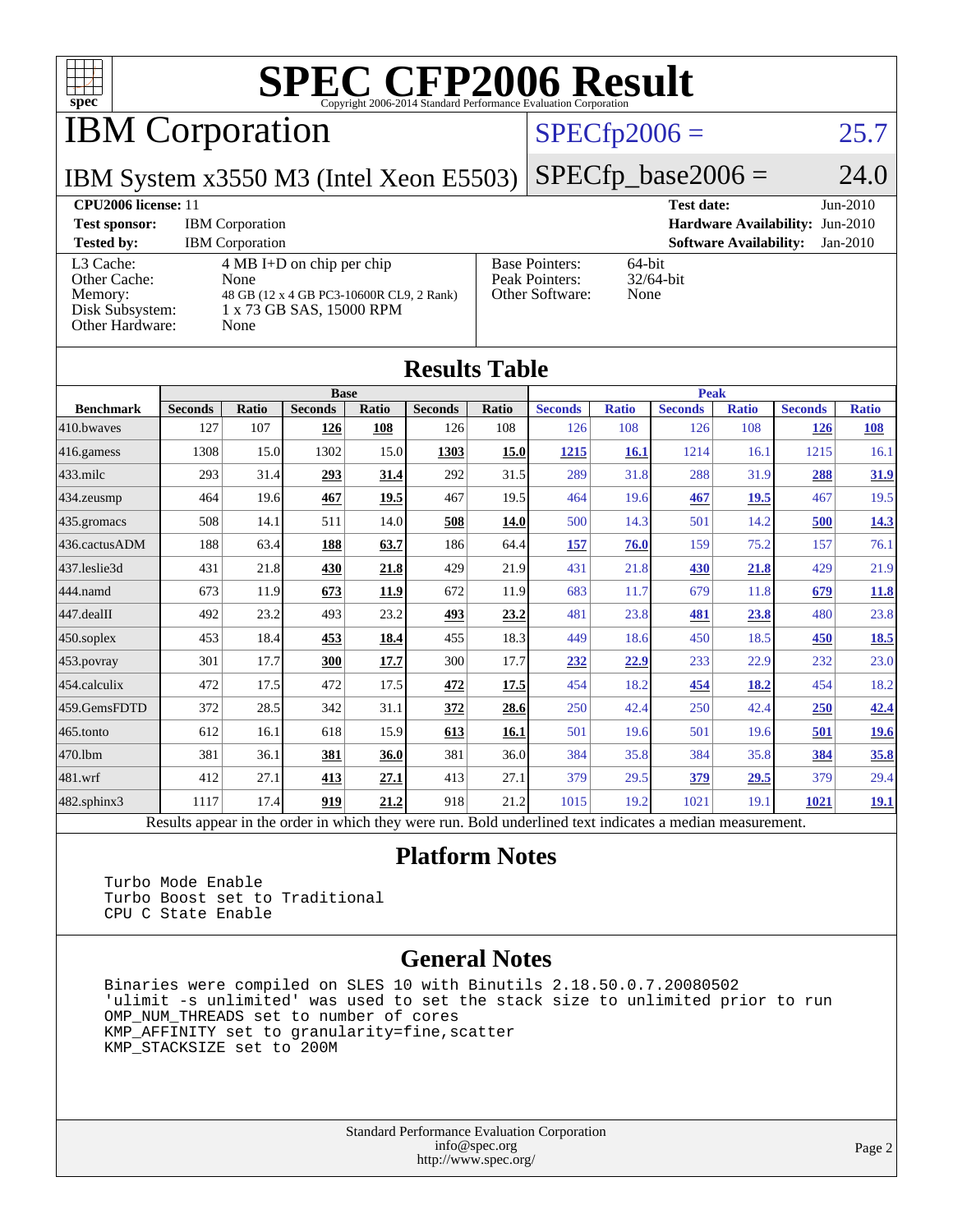

## IBM Corporation

 $SPECTp2006 = 25.7$ 

IBM System x3550 M3 (Intel Xeon E5503)  $SPECfp\_base2006 = 24.0$ 

**[Test sponsor:](http://www.spec.org/auto/cpu2006/Docs/result-fields.html#Testsponsor)** IBM Corporation **[Hardware Availability:](http://www.spec.org/auto/cpu2006/Docs/result-fields.html#HardwareAvailability)** Jun-2010

**[CPU2006 license:](http://www.spec.org/auto/cpu2006/Docs/result-fields.html#CPU2006license)** 11 **[Test date:](http://www.spec.org/auto/cpu2006/Docs/result-fields.html#Testdate)** Jun-2010 **[Tested by:](http://www.spec.org/auto/cpu2006/Docs/result-fields.html#Testedby)** IBM Corporation **[Software Availability:](http://www.spec.org/auto/cpu2006/Docs/result-fields.html#SoftwareAvailability)** Jan-2010

### **[Base Compiler Invocation](http://www.spec.org/auto/cpu2006/Docs/result-fields.html#BaseCompilerInvocation)**

[C benchmarks](http://www.spec.org/auto/cpu2006/Docs/result-fields.html#Cbenchmarks): icc  $-m64$ 

[C++ benchmarks:](http://www.spec.org/auto/cpu2006/Docs/result-fields.html#CXXbenchmarks) [icpc -m64](http://www.spec.org/cpu2006/results/res2010q3/cpu2006-20100719-12527.flags.html#user_CXXbase_intel_icpc_64bit_bedb90c1146cab66620883ef4f41a67e)

[Fortran benchmarks](http://www.spec.org/auto/cpu2006/Docs/result-fields.html#Fortranbenchmarks): [ifort -m64](http://www.spec.org/cpu2006/results/res2010q3/cpu2006-20100719-12527.flags.html#user_FCbase_intel_ifort_64bit_ee9d0fb25645d0210d97eb0527dcc06e)

[Benchmarks using both Fortran and C](http://www.spec.org/auto/cpu2006/Docs/result-fields.html#BenchmarksusingbothFortranandC): [icc -m64](http://www.spec.org/cpu2006/results/res2010q3/cpu2006-20100719-12527.flags.html#user_CC_FCbase_intel_icc_64bit_0b7121f5ab7cfabee23d88897260401c) [ifort -m64](http://www.spec.org/cpu2006/results/res2010q3/cpu2006-20100719-12527.flags.html#user_CC_FCbase_intel_ifort_64bit_ee9d0fb25645d0210d97eb0527dcc06e)

#### **[Base Portability Flags](http://www.spec.org/auto/cpu2006/Docs/result-fields.html#BasePortabilityFlags)**

| 410.bwaves: -DSPEC CPU LP64                 |                                                                |
|---------------------------------------------|----------------------------------------------------------------|
| 416.gamess: - DSPEC_CPU_LP64                |                                                                |
| 433.milc: -DSPEC CPU LP64                   |                                                                |
| 434.zeusmp: -DSPEC_CPU_LP64                 |                                                                |
| 435.gromacs: -DSPEC_CPU_LP64 -nofor_main    |                                                                |
| 436.cactusADM: -DSPEC CPU LP64 -nofor main  |                                                                |
| 437.leslie3d: -DSPEC CPU LP64               |                                                                |
| 444.namd: - DSPEC_CPU_LP64                  |                                                                |
| 447.dealII: -DSPEC CPU LP64                 |                                                                |
| 450.soplex: -DSPEC_CPU_LP64                 |                                                                |
| 453.povray: -DSPEC_CPU_LP64                 |                                                                |
| 454.calculix: - DSPEC CPU LP64 - nofor main |                                                                |
| 459.GemsFDTD: -DSPEC_CPU LP64               |                                                                |
| 465.tonto: - DSPEC_CPU LP64                 |                                                                |
| 470.1bm: - DSPEC CPU LP64                   |                                                                |
|                                             | 481.wrf: -DSPEC_CPU_LP64 -DSPEC_CPU_CASE_FLAG -DSPEC_CPU_LINUX |
| 482.sphinx3: -DSPEC_CPU_LP64                |                                                                |
|                                             |                                                                |

#### **[Base Optimization Flags](http://www.spec.org/auto/cpu2006/Docs/result-fields.html#BaseOptimizationFlags)**

[C benchmarks](http://www.spec.org/auto/cpu2006/Docs/result-fields.html#Cbenchmarks): [-xSSE4.2](http://www.spec.org/cpu2006/results/res2010q3/cpu2006-20100719-12527.flags.html#user_CCbase_f-xSSE42_f91528193cf0b216347adb8b939d4107) [-ipo](http://www.spec.org/cpu2006/results/res2010q3/cpu2006-20100719-12527.flags.html#user_CCbase_f-ipo) [-O3](http://www.spec.org/cpu2006/results/res2010q3/cpu2006-20100719-12527.flags.html#user_CCbase_f-O3) [-no-prec-div](http://www.spec.org/cpu2006/results/res2010q3/cpu2006-20100719-12527.flags.html#user_CCbase_f-no-prec-div) [-static](http://www.spec.org/cpu2006/results/res2010q3/cpu2006-20100719-12527.flags.html#user_CCbase_f-static) [-parallel](http://www.spec.org/cpu2006/results/res2010q3/cpu2006-20100719-12527.flags.html#user_CCbase_f-parallel) [-opt-prefetch](http://www.spec.org/cpu2006/results/res2010q3/cpu2006-20100719-12527.flags.html#user_CCbase_f-opt-prefetch) [C++ benchmarks:](http://www.spec.org/auto/cpu2006/Docs/result-fields.html#CXXbenchmarks) [-xSSE4.2](http://www.spec.org/cpu2006/results/res2010q3/cpu2006-20100719-12527.flags.html#user_CXXbase_f-xSSE42_f91528193cf0b216347adb8b939d4107) [-ipo](http://www.spec.org/cpu2006/results/res2010q3/cpu2006-20100719-12527.flags.html#user_CXXbase_f-ipo) [-O3](http://www.spec.org/cpu2006/results/res2010q3/cpu2006-20100719-12527.flags.html#user_CXXbase_f-O3) [-no-prec-div](http://www.spec.org/cpu2006/results/res2010q3/cpu2006-20100719-12527.flags.html#user_CXXbase_f-no-prec-div) [-static](http://www.spec.org/cpu2006/results/res2010q3/cpu2006-20100719-12527.flags.html#user_CXXbase_f-static) [-parallel](http://www.spec.org/cpu2006/results/res2010q3/cpu2006-20100719-12527.flags.html#user_CXXbase_f-parallel) [-opt-prefetch](http://www.spec.org/cpu2006/results/res2010q3/cpu2006-20100719-12527.flags.html#user_CXXbase_f-opt-prefetch) [Fortran benchmarks](http://www.spec.org/auto/cpu2006/Docs/result-fields.html#Fortranbenchmarks): [-xSSE4.2](http://www.spec.org/cpu2006/results/res2010q3/cpu2006-20100719-12527.flags.html#user_FCbase_f-xSSE42_f91528193cf0b216347adb8b939d4107) [-ipo](http://www.spec.org/cpu2006/results/res2010q3/cpu2006-20100719-12527.flags.html#user_FCbase_f-ipo) [-O3](http://www.spec.org/cpu2006/results/res2010q3/cpu2006-20100719-12527.flags.html#user_FCbase_f-O3) [-no-prec-div](http://www.spec.org/cpu2006/results/res2010q3/cpu2006-20100719-12527.flags.html#user_FCbase_f-no-prec-div) [-static](http://www.spec.org/cpu2006/results/res2010q3/cpu2006-20100719-12527.flags.html#user_FCbase_f-static) [-parallel](http://www.spec.org/cpu2006/results/res2010q3/cpu2006-20100719-12527.flags.html#user_FCbase_f-parallel) [-opt-prefetch](http://www.spec.org/cpu2006/results/res2010q3/cpu2006-20100719-12527.flags.html#user_FCbase_f-opt-prefetch) [Benchmarks using both Fortran and C](http://www.spec.org/auto/cpu2006/Docs/result-fields.html#BenchmarksusingbothFortranandC): [-xSSE4.2](http://www.spec.org/cpu2006/results/res2010q3/cpu2006-20100719-12527.flags.html#user_CC_FCbase_f-xSSE42_f91528193cf0b216347adb8b939d4107) [-ipo](http://www.spec.org/cpu2006/results/res2010q3/cpu2006-20100719-12527.flags.html#user_CC_FCbase_f-ipo) [-O3](http://www.spec.org/cpu2006/results/res2010q3/cpu2006-20100719-12527.flags.html#user_CC_FCbase_f-O3) [-no-prec-div](http://www.spec.org/cpu2006/results/res2010q3/cpu2006-20100719-12527.flags.html#user_CC_FCbase_f-no-prec-div) [-static](http://www.spec.org/cpu2006/results/res2010q3/cpu2006-20100719-12527.flags.html#user_CC_FCbase_f-static) [-parallel](http://www.spec.org/cpu2006/results/res2010q3/cpu2006-20100719-12527.flags.html#user_CC_FCbase_f-parallel) [-opt-prefetch](http://www.spec.org/cpu2006/results/res2010q3/cpu2006-20100719-12527.flags.html#user_CC_FCbase_f-opt-prefetch)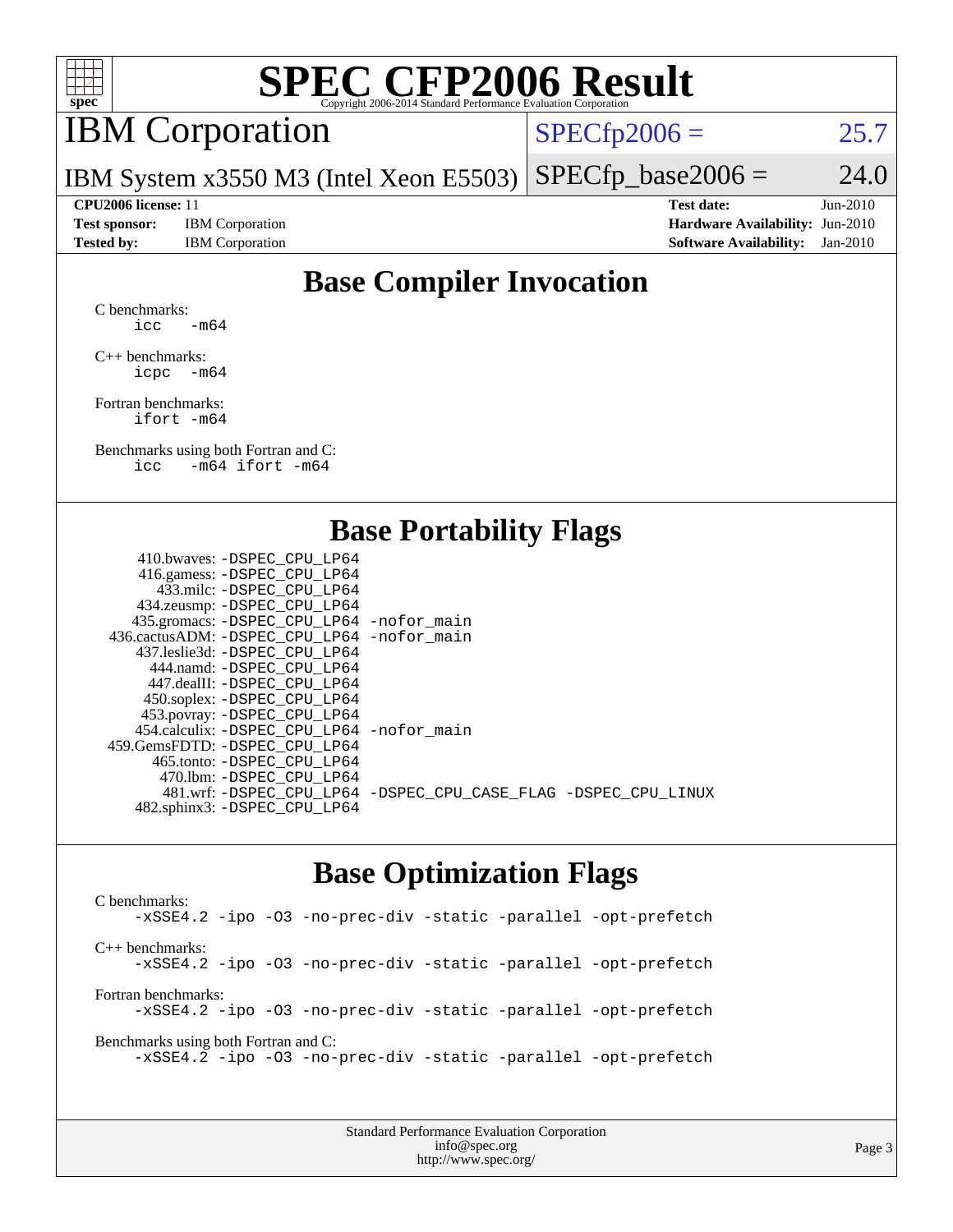

### IBM Corporation

 $SPECfp2006 = 25.7$  $SPECfp2006 = 25.7$ 

IBM System x3550 M3 (Intel Xeon E5503)  $SPECTp\_base2006 = 24.0$ 

**[Test sponsor:](http://www.spec.org/auto/cpu2006/Docs/result-fields.html#Testsponsor)** IBM Corporation **[Hardware Availability:](http://www.spec.org/auto/cpu2006/Docs/result-fields.html#HardwareAvailability)** Jun-2010

**[CPU2006 license:](http://www.spec.org/auto/cpu2006/Docs/result-fields.html#CPU2006license)** 11 **[Test date:](http://www.spec.org/auto/cpu2006/Docs/result-fields.html#Testdate)** Jun-2010 **[Tested by:](http://www.spec.org/auto/cpu2006/Docs/result-fields.html#Testedby)** IBM Corporation **[Software Availability:](http://www.spec.org/auto/cpu2006/Docs/result-fields.html#SoftwareAvailability)** Jan-2010

### **[Peak Compiler Invocation](http://www.spec.org/auto/cpu2006/Docs/result-fields.html#PeakCompilerInvocation)**

[C benchmarks](http://www.spec.org/auto/cpu2006/Docs/result-fields.html#Cbenchmarks):  $\text{icc}$   $-\text{m64}$ 

[C++ benchmarks:](http://www.spec.org/auto/cpu2006/Docs/result-fields.html#CXXbenchmarks) [icpc -m64](http://www.spec.org/cpu2006/results/res2010q3/cpu2006-20100719-12527.flags.html#user_CXXpeak_intel_icpc_64bit_bedb90c1146cab66620883ef4f41a67e)

[Fortran benchmarks](http://www.spec.org/auto/cpu2006/Docs/result-fields.html#Fortranbenchmarks): [ifort -m64](http://www.spec.org/cpu2006/results/res2010q3/cpu2006-20100719-12527.flags.html#user_FCpeak_intel_ifort_64bit_ee9d0fb25645d0210d97eb0527dcc06e)

[Benchmarks using both Fortran and C](http://www.spec.org/auto/cpu2006/Docs/result-fields.html#BenchmarksusingbothFortranandC): [icc -m64](http://www.spec.org/cpu2006/results/res2010q3/cpu2006-20100719-12527.flags.html#user_CC_FCpeak_intel_icc_64bit_0b7121f5ab7cfabee23d88897260401c) [ifort -m64](http://www.spec.org/cpu2006/results/res2010q3/cpu2006-20100719-12527.flags.html#user_CC_FCpeak_intel_ifort_64bit_ee9d0fb25645d0210d97eb0527dcc06e)

#### **[Peak Portability Flags](http://www.spec.org/auto/cpu2006/Docs/result-fields.html#PeakPortabilityFlags)**

Same as Base Portability Flags

#### **[Peak Optimization Flags](http://www.spec.org/auto/cpu2006/Docs/result-fields.html#PeakOptimizationFlags)**

[C benchmarks](http://www.spec.org/auto/cpu2006/Docs/result-fields.html#Cbenchmarks):

 433.milc: [-xSSE4.2](http://www.spec.org/cpu2006/results/res2010q3/cpu2006-20100719-12527.flags.html#user_peakPASS2_CFLAGSPASS2_LDFLAGS433_milc_f-xSSE42_f91528193cf0b216347adb8b939d4107)(pass 2) [-prof-gen](http://www.spec.org/cpu2006/results/res2010q3/cpu2006-20100719-12527.flags.html#user_peakPASS1_CFLAGSPASS1_LDFLAGS433_milc_prof_gen_e43856698f6ca7b7e442dfd80e94a8fc)(pass 1) [-ipo](http://www.spec.org/cpu2006/results/res2010q3/cpu2006-20100719-12527.flags.html#user_peakPASS2_CFLAGSPASS2_LDFLAGS433_milc_f-ipo)(pass 2) [-O3](http://www.spec.org/cpu2006/results/res2010q3/cpu2006-20100719-12527.flags.html#user_peakPASS2_CFLAGSPASS2_LDFLAGS433_milc_f-O3)(pass 2) [-no-prec-div](http://www.spec.org/cpu2006/results/res2010q3/cpu2006-20100719-12527.flags.html#user_peakPASS2_CFLAGSPASS2_LDFLAGS433_milc_f-no-prec-div)(pass 2) [-static](http://www.spec.org/cpu2006/results/res2010q3/cpu2006-20100719-12527.flags.html#user_peakPASS2_CFLAGSPASS2_LDFLAGS433_milc_f-static)(pass 2) [-prof-use](http://www.spec.org/cpu2006/results/res2010q3/cpu2006-20100719-12527.flags.html#user_peakPASS2_CFLAGSPASS2_LDFLAGS433_milc_prof_use_bccf7792157ff70d64e32fe3e1250b55)(pass 2) [-ansi-alias](http://www.spec.org/cpu2006/results/res2010q3/cpu2006-20100719-12527.flags.html#user_peakOPTIMIZE433_milc_f-ansi-alias)

 470.lbm: [-xSSE4.2](http://www.spec.org/cpu2006/results/res2010q3/cpu2006-20100719-12527.flags.html#user_peakPASS2_CFLAGSPASS2_LDFLAGS470_lbm_f-xSSE42_f91528193cf0b216347adb8b939d4107)(pass 2) [-prof-gen](http://www.spec.org/cpu2006/results/res2010q3/cpu2006-20100719-12527.flags.html#user_peakPASS1_CFLAGSPASS1_LDFLAGS470_lbm_prof_gen_e43856698f6ca7b7e442dfd80e94a8fc)(pass 1) [-ipo](http://www.spec.org/cpu2006/results/res2010q3/cpu2006-20100719-12527.flags.html#user_peakPASS2_CFLAGSPASS2_LDFLAGS470_lbm_f-ipo)(pass 2) [-O3](http://www.spec.org/cpu2006/results/res2010q3/cpu2006-20100719-12527.flags.html#user_peakPASS2_CFLAGSPASS2_LDFLAGS470_lbm_f-O3)(pass 2) [-no-prec-div](http://www.spec.org/cpu2006/results/res2010q3/cpu2006-20100719-12527.flags.html#user_peakPASS2_CFLAGSPASS2_LDFLAGS470_lbm_f-no-prec-div)(pass 2) [-static](http://www.spec.org/cpu2006/results/res2010q3/cpu2006-20100719-12527.flags.html#user_peakPASS2_CFLAGSPASS2_LDFLAGS470_lbm_f-static)(pass 2) [-prof-use](http://www.spec.org/cpu2006/results/res2010q3/cpu2006-20100719-12527.flags.html#user_peakPASS2_CFLAGSPASS2_LDFLAGS470_lbm_prof_use_bccf7792157ff70d64e32fe3e1250b55)(pass 2) [-parallel](http://www.spec.org/cpu2006/results/res2010q3/cpu2006-20100719-12527.flags.html#user_peakOPTIMIZE470_lbm_f-parallel) [-ansi-alias](http://www.spec.org/cpu2006/results/res2010q3/cpu2006-20100719-12527.flags.html#user_peakOPTIMIZE470_lbm_f-ansi-alias) [-auto-ilp32](http://www.spec.org/cpu2006/results/res2010q3/cpu2006-20100719-12527.flags.html#user_peakCOPTIMIZE470_lbm_f-auto-ilp32)

 482.sphinx3: [-xSSE4.2](http://www.spec.org/cpu2006/results/res2010q3/cpu2006-20100719-12527.flags.html#user_peakOPTIMIZE482_sphinx3_f-xSSE42_f91528193cf0b216347adb8b939d4107) [-ipo](http://www.spec.org/cpu2006/results/res2010q3/cpu2006-20100719-12527.flags.html#user_peakOPTIMIZE482_sphinx3_f-ipo) [-O3](http://www.spec.org/cpu2006/results/res2010q3/cpu2006-20100719-12527.flags.html#user_peakOPTIMIZE482_sphinx3_f-O3) [-no-prec-div](http://www.spec.org/cpu2006/results/res2010q3/cpu2006-20100719-12527.flags.html#user_peakOPTIMIZE482_sphinx3_f-no-prec-div) [-static](http://www.spec.org/cpu2006/results/res2010q3/cpu2006-20100719-12527.flags.html#user_peakOPTIMIZE482_sphinx3_f-static) [-auto-ilp32](http://www.spec.org/cpu2006/results/res2010q3/cpu2006-20100719-12527.flags.html#user_peakCOPTIMIZE482_sphinx3_f-auto-ilp32) [-unroll2](http://www.spec.org/cpu2006/results/res2010q3/cpu2006-20100719-12527.flags.html#user_peakCOPTIMIZE482_sphinx3_f-unroll_784dae83bebfb236979b41d2422d7ec2)

[C++ benchmarks:](http://www.spec.org/auto/cpu2006/Docs/result-fields.html#CXXbenchmarks)

 444.namd: [-xSSE4.2](http://www.spec.org/cpu2006/results/res2010q3/cpu2006-20100719-12527.flags.html#user_peakPASS2_CXXFLAGSPASS2_LDFLAGS444_namd_f-xSSE42_f91528193cf0b216347adb8b939d4107)(pass 2) [-prof-gen](http://www.spec.org/cpu2006/results/res2010q3/cpu2006-20100719-12527.flags.html#user_peakPASS1_CXXFLAGSPASS1_LDFLAGS444_namd_prof_gen_e43856698f6ca7b7e442dfd80e94a8fc)(pass 1) [-ipo](http://www.spec.org/cpu2006/results/res2010q3/cpu2006-20100719-12527.flags.html#user_peakPASS2_CXXFLAGSPASS2_LDFLAGS444_namd_f-ipo)(pass 2) [-O3](http://www.spec.org/cpu2006/results/res2010q3/cpu2006-20100719-12527.flags.html#user_peakPASS2_CXXFLAGSPASS2_LDFLAGS444_namd_f-O3)(pass 2) [-no-prec-div](http://www.spec.org/cpu2006/results/res2010q3/cpu2006-20100719-12527.flags.html#user_peakPASS2_CXXFLAGSPASS2_LDFLAGS444_namd_f-no-prec-div)(pass 2) [-static](http://www.spec.org/cpu2006/results/res2010q3/cpu2006-20100719-12527.flags.html#user_peakPASS2_CXXFLAGSPASS2_LDFLAGS444_namd_f-static)(pass 2) [-prof-use](http://www.spec.org/cpu2006/results/res2010q3/cpu2006-20100719-12527.flags.html#user_peakPASS2_CXXFLAGSPASS2_LDFLAGS444_namd_prof_use_bccf7792157ff70d64e32fe3e1250b55)(pass 2) [-fno-alias](http://www.spec.org/cpu2006/results/res2010q3/cpu2006-20100719-12527.flags.html#user_peakOPTIMIZE444_namd_f-no-alias_694e77f6c5a51e658e82ccff53a9e63a) [-auto-ilp32](http://www.spec.org/cpu2006/results/res2010q3/cpu2006-20100719-12527.flags.html#user_peakCXXOPTIMIZE444_namd_f-auto-ilp32)

 447.dealII: [-xSSE4.2](http://www.spec.org/cpu2006/results/res2010q3/cpu2006-20100719-12527.flags.html#user_peakPASS2_CXXFLAGSPASS2_LDFLAGS447_dealII_f-xSSE42_f91528193cf0b216347adb8b939d4107)(pass 2) [-prof-gen](http://www.spec.org/cpu2006/results/res2010q3/cpu2006-20100719-12527.flags.html#user_peakPASS1_CXXFLAGSPASS1_LDFLAGS447_dealII_prof_gen_e43856698f6ca7b7e442dfd80e94a8fc)(pass 1) [-ipo](http://www.spec.org/cpu2006/results/res2010q3/cpu2006-20100719-12527.flags.html#user_peakPASS2_CXXFLAGSPASS2_LDFLAGS447_dealII_f-ipo)(pass 2) [-O3](http://www.spec.org/cpu2006/results/res2010q3/cpu2006-20100719-12527.flags.html#user_peakPASS2_CXXFLAGSPASS2_LDFLAGS447_dealII_f-O3)(pass 2) [-no-prec-div](http://www.spec.org/cpu2006/results/res2010q3/cpu2006-20100719-12527.flags.html#user_peakPASS2_CXXFLAGSPASS2_LDFLAGS447_dealII_f-no-prec-div)(pass 2) [-static](http://www.spec.org/cpu2006/results/res2010q3/cpu2006-20100719-12527.flags.html#user_peakPASS2_CXXFLAGSPASS2_LDFLAGS447_dealII_f-static)(pass 2) [-prof-use](http://www.spec.org/cpu2006/results/res2010q3/cpu2006-20100719-12527.flags.html#user_peakPASS2_CXXFLAGSPASS2_LDFLAGS447_dealII_prof_use_bccf7792157ff70d64e32fe3e1250b55)(pass 2) [-unroll2](http://www.spec.org/cpu2006/results/res2010q3/cpu2006-20100719-12527.flags.html#user_peakOPTIMIZE447_dealII_f-unroll_784dae83bebfb236979b41d2422d7ec2) [-ansi-alias](http://www.spec.org/cpu2006/results/res2010q3/cpu2006-20100719-12527.flags.html#user_peakOPTIMIZE447_dealII_f-ansi-alias) [-scalar-rep-](http://www.spec.org/cpu2006/results/res2010q3/cpu2006-20100719-12527.flags.html#user_peakOPTIMIZE447_dealII_f-disablescalarrep_abbcad04450fb118e4809c81d83c8a1d) [-auto-ilp32](http://www.spec.org/cpu2006/results/res2010q3/cpu2006-20100719-12527.flags.html#user_peakCXXOPTIMIZE447_dealII_f-auto-ilp32)

 450.soplex: [-xSSE4.2](http://www.spec.org/cpu2006/results/res2010q3/cpu2006-20100719-12527.flags.html#user_peakPASS2_CXXFLAGSPASS2_LDFLAGS450_soplex_f-xSSE42_f91528193cf0b216347adb8b939d4107)(pass 2) [-prof-gen](http://www.spec.org/cpu2006/results/res2010q3/cpu2006-20100719-12527.flags.html#user_peakPASS1_CXXFLAGSPASS1_LDFLAGS450_soplex_prof_gen_e43856698f6ca7b7e442dfd80e94a8fc)(pass 1) [-ipo](http://www.spec.org/cpu2006/results/res2010q3/cpu2006-20100719-12527.flags.html#user_peakPASS2_CXXFLAGSPASS2_LDFLAGS450_soplex_f-ipo)(pass 2) [-O3](http://www.spec.org/cpu2006/results/res2010q3/cpu2006-20100719-12527.flags.html#user_peakPASS2_CXXFLAGSPASS2_LDFLAGS450_soplex_f-O3)(pass 2) [-no-prec-div](http://www.spec.org/cpu2006/results/res2010q3/cpu2006-20100719-12527.flags.html#user_peakPASS2_CXXFLAGSPASS2_LDFLAGS450_soplex_f-no-prec-div)(pass 2) [-static](http://www.spec.org/cpu2006/results/res2010q3/cpu2006-20100719-12527.flags.html#user_peakPASS2_CXXFLAGSPASS2_LDFLAGS450_soplex_f-static)(pass 2) [-prof-use](http://www.spec.org/cpu2006/results/res2010q3/cpu2006-20100719-12527.flags.html#user_peakPASS2_CXXFLAGSPASS2_LDFLAGS450_soplex_prof_use_bccf7792157ff70d64e32fe3e1250b55)(pass 2) [-opt-malloc-options=3](http://www.spec.org/cpu2006/results/res2010q3/cpu2006-20100719-12527.flags.html#user_peakOPTIMIZE450_soplex_f-opt-malloc-options_13ab9b803cf986b4ee62f0a5998c2238) [-auto-ilp32](http://www.spec.org/cpu2006/results/res2010q3/cpu2006-20100719-12527.flags.html#user_peakCXXOPTIMIZE450_soplex_f-auto-ilp32)

Continued on next page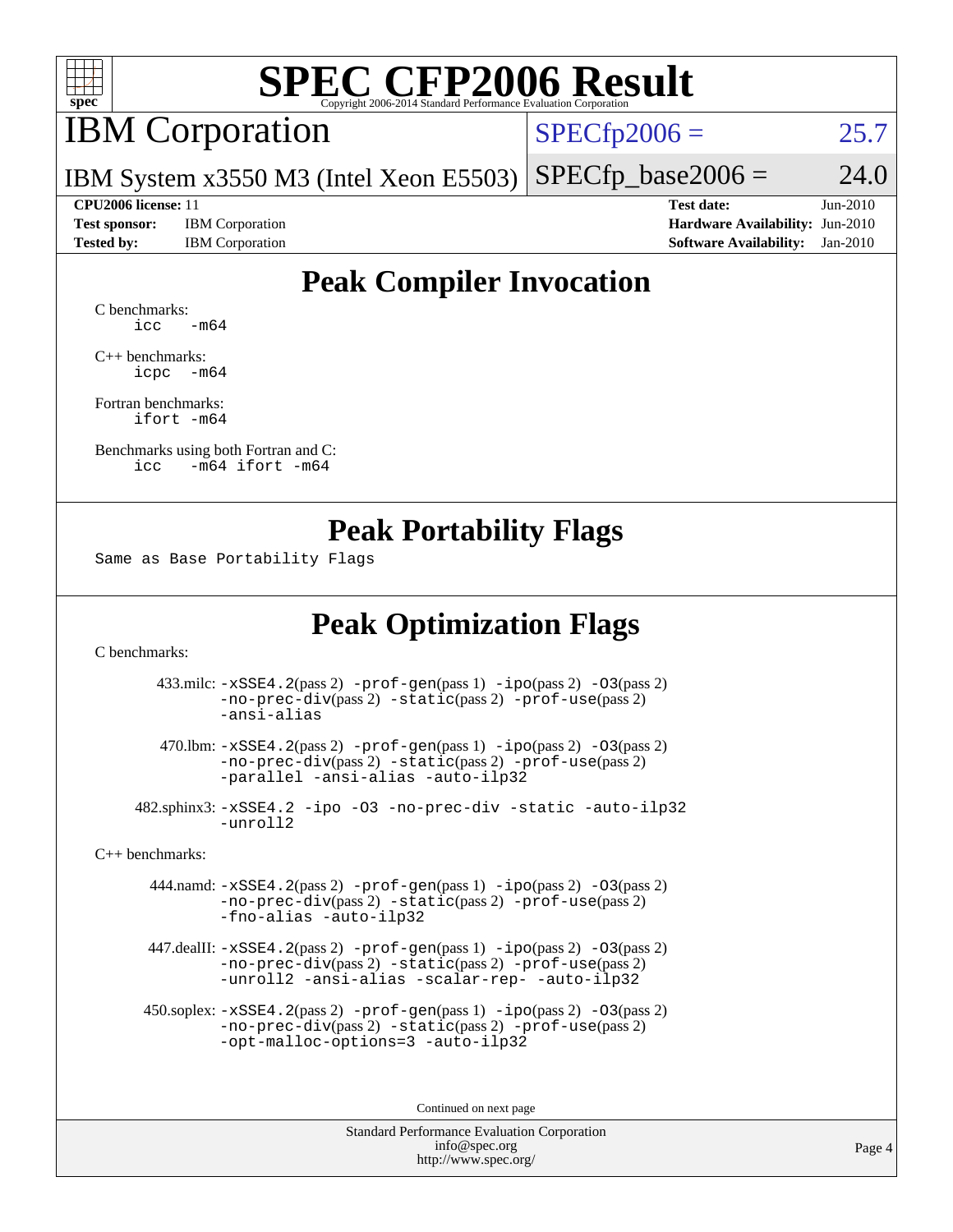

IBM Corporation

 $SPECfp2006 = 25.7$  $SPECfp2006 = 25.7$ 

IBM System x3550 M3 (Intel Xeon E5503)  $SPECfp\_base2006 = 24.0$ 

**[Tested by:](http://www.spec.org/auto/cpu2006/Docs/result-fields.html#Testedby)** IBM Corporation **[Software Availability:](http://www.spec.org/auto/cpu2006/Docs/result-fields.html#SoftwareAvailability)** Jan-2010

**[CPU2006 license:](http://www.spec.org/auto/cpu2006/Docs/result-fields.html#CPU2006license)** 11 **[Test date:](http://www.spec.org/auto/cpu2006/Docs/result-fields.html#Testdate)** Jun-2010 **[Test sponsor:](http://www.spec.org/auto/cpu2006/Docs/result-fields.html#Testsponsor)** IBM Corporation **[Hardware Availability:](http://www.spec.org/auto/cpu2006/Docs/result-fields.html#HardwareAvailability)** Jun-2010

### **[Peak Optimization Flags \(Continued\)](http://www.spec.org/auto/cpu2006/Docs/result-fields.html#PeakOptimizationFlags)**

|                                      | $\sum_{i=1}^{n}$                                                                                                                                                                                            |
|--------------------------------------|-------------------------------------------------------------------------------------------------------------------------------------------------------------------------------------------------------------|
|                                      | $453.$ povray: $-xSSE4.2(pass2)$ -prof-gen $(pass1)$ -ipo $(pass2)$ -03 $(pass2)$<br>-no-prec-div(pass 2) -static(pass 2) -prof-use(pass 2)<br>-unroll4 -ansi-alias                                         |
| Fortran benchmarks:                  |                                                                                                                                                                                                             |
|                                      | 410.bwaves: -xSSE4.2 -ipo -03 -no-prec-div -static -opt-prefetch<br>-parallel                                                                                                                               |
|                                      | 416.gamess: $-xSSE4$ . 2(pass 2) $-prof-gen(pass 1) -ipo(pass 2) -03(pass 2)$<br>$-no-prec-div(pass 2) -static(pass 2) -prof-use(pass 2)$<br>-unroll2 -Ob0 -ansi-alias -scalar-rep-                         |
|                                      | $434$ .zeusmp: basepeak = yes                                                                                                                                                                               |
|                                      | $437$ leslie3d: basepeak = yes                                                                                                                                                                              |
|                                      | $459.GemsFDTD: -xSSE4.2(pass 2) -prof-gen(pass 1) -ipo(pass 2) -03(pass 2)$<br>-no-prec-div(pass 2) -static(pass 2) -prof-use(pass 2)<br>-unroll2 -Ob0 -opt-prefetch -parallel                              |
|                                      | 465.tonto: -xSSE4.2(pass 2) -prof-gen(pass 1) -ipo(pass 2) -03(pass 2)<br>$-no\text{-prec-div}(pass 2)$ $-static(pass 2)$ $-prof\text{-use}(pass 2)$<br>-inline-calloc -opt-malloc-options=3 -auto -unroll4 |
| Benchmarks using both Fortran and C: |                                                                                                                                                                                                             |
|                                      | 435.gromacs: -xSSE4.2(pass 2) -prof-gen(pass 1) -ipo(pass 2) -03(pass 2)<br>-no-prec-div(pass 2) -static(pass 2) -prof-use(pass 2)<br>-opt-prefetch -auto-ilp32                                             |
|                                      | $436.cactusADM: -xSSE4.2(pass 2) -prof-gen(pass 1) -ipo(pass 2) -03(pass 2)$<br>-no-prec-div(pass 2) -static(pass 2) -prof-use(pass 2)<br>-unroll2 -opt-prefetch -parallel -auto-ilp32                      |
|                                      | 454.calculix: -xSSE4.2 -ipo -03 -no-prec-div -static -auto-ilp32                                                                                                                                            |
|                                      | 481.wrf: Same as 454.calculix                                                                                                                                                                               |
|                                      | The flags file that was used to format this result can be browsed at                                                                                                                                        |
|                                      | http://www.spec.org/cpu2006/flags/Intel-ic11.1-linux64-revE.20100804.html                                                                                                                                   |
|                                      | You can also download the XML flags source by saving the following link:<br>http://www.spec.org/cpu2006/flags/Intel-ic11.1-linux64-revE.20100804.xml                                                        |
|                                      |                                                                                                                                                                                                             |
|                                      |                                                                                                                                                                                                             |
|                                      |                                                                                                                                                                                                             |
|                                      | Standard Performance Evaluation Corneration                                                                                                                                                                 |